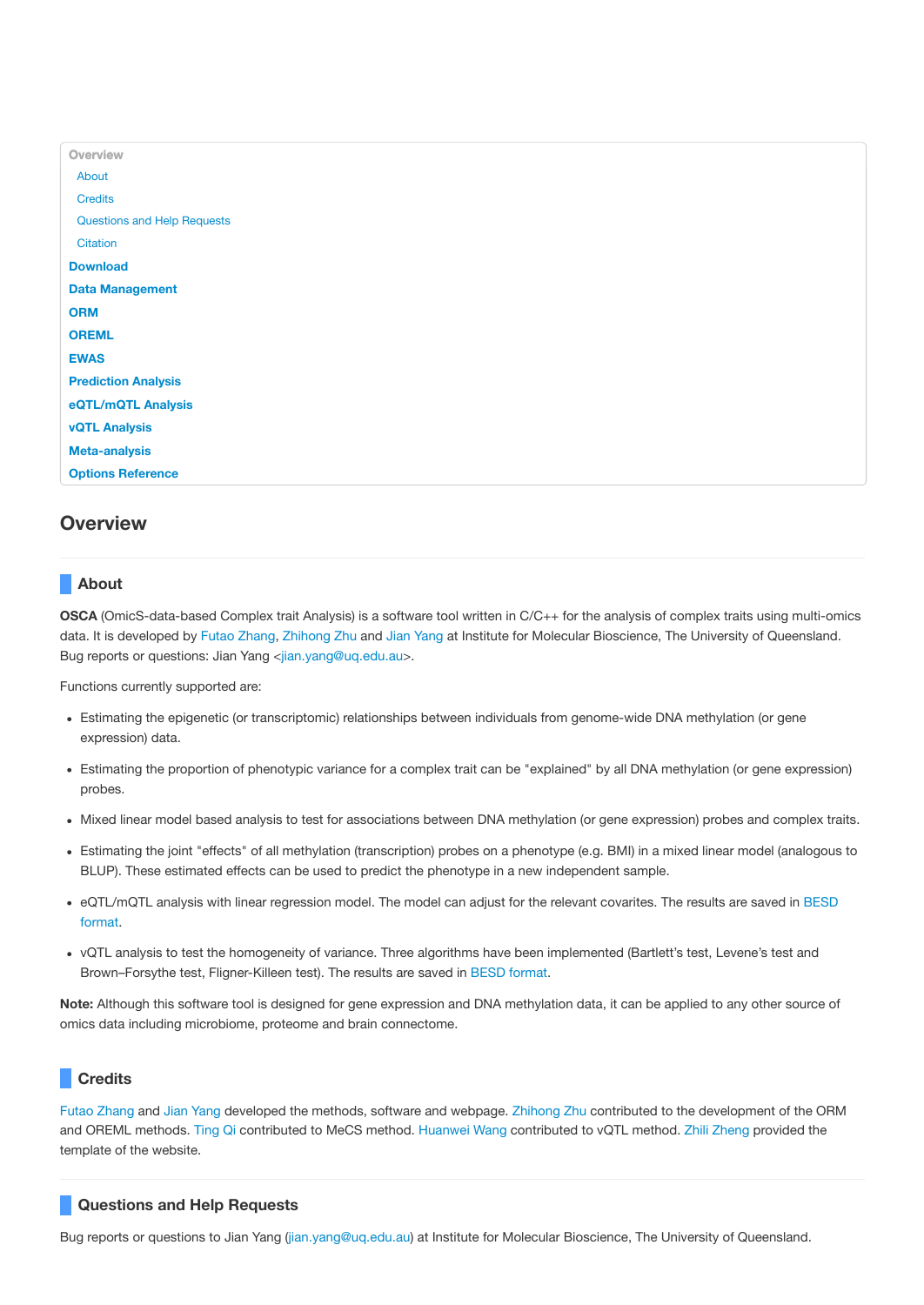# **Citation**

Zhang F, Chen W, Zhu Z, Zhang Q, Deary IJ, Wray NR, Visscher PM, McRae AF, Yang J (2018) OSCA: a tool for omic-data-based complex trait analysis. bioRxiv 445163; doi: [https://doi.org/10.1101/445163](https://www.biorxiv.org/content/early/2018/10/17/445163).

# **Download**

# **Executable Files (version 0.43)**

The Linux version is available at: [osca\\_Linux.zip.](file:///Users/futao.zhang/Desktop/20190113/osca_doc/build/download/osca_Linux.zip)

The MacOS version is available at: [osca\\_Mac.zip](file:///Users/futao.zhang/Desktop/20190113/osca_doc/build/download/osca_Mac.zip).

The Windows version is available at: [osca\\_Win.zip](file:///Users/futao.zhang/Desktop/20190113/osca_doc/build/download/osca_Win.zip).

The example files are in [example.zip.](file:///Users/futao.zhang/Desktop/20190113/osca_doc/build/download/example.zip)

The executable files (binary code) are release under MIT lincense.

# **Update log**

**6.** Version 0.43 (18 January, 2019): added a function to run a variance quantitative trait locus (vQTL) analysis.

**6.** Version 0.42 (29 November, 2018): added an efficient function to run a mixed-linear-model-based cis-eQTL analysis.

- **5.** Version 0.41 (22 October, 2018): added logistic regression in EWAS analysis.
- **4.** Version 0.40 (14 August, 2018): added a new method called MOMENT for EWAS analysis and some functions for Data Management.
- **3.** Version 0.39 (14 February, 2018): added a solution if the MLM estimation process in EWAS analysis does not work.
- **2.** Version 0.38 (8 January, 2018): added meta analysis, eQTL analysis.
- **1.** 21 July, 2017: first release.

# **Data Management**

The DNA methylation (or gene expression) data are stored in a binary format for storage efficiency. We store the data in three separate files .oii (individual information, similar as a PLINK .fam file), .opi (probe information) and .bod (a binary file to store the DNA methylation or gene expression profiles).

To efficiently save the result of eQTL / vQTL analysis, OSCA also supports BESD format.

# **BOD format**

### **# BOD format: an efficient format to store omics data**

*myeed.oii*

```
F01 I01 0 0 NA
F02 I01 0 0 NA
F03 I02 0 0 NA
...
```
Columns are family ID, individual ID, paternal ID, maternal ID and sex (1=male; 2=female; 0=unknown). Missing data are represented by "NA".

*myeed.opi*

```
1 probe101 924243 Gene01 +
1 probe102 939564 Gene01 -
1 probe103 1130681 Gene01 -
...
```
Columns are chromosome, probe ID (can be the ID of an exon or a transcript for RNA-seq data), physical position, gene ID and gene orientation.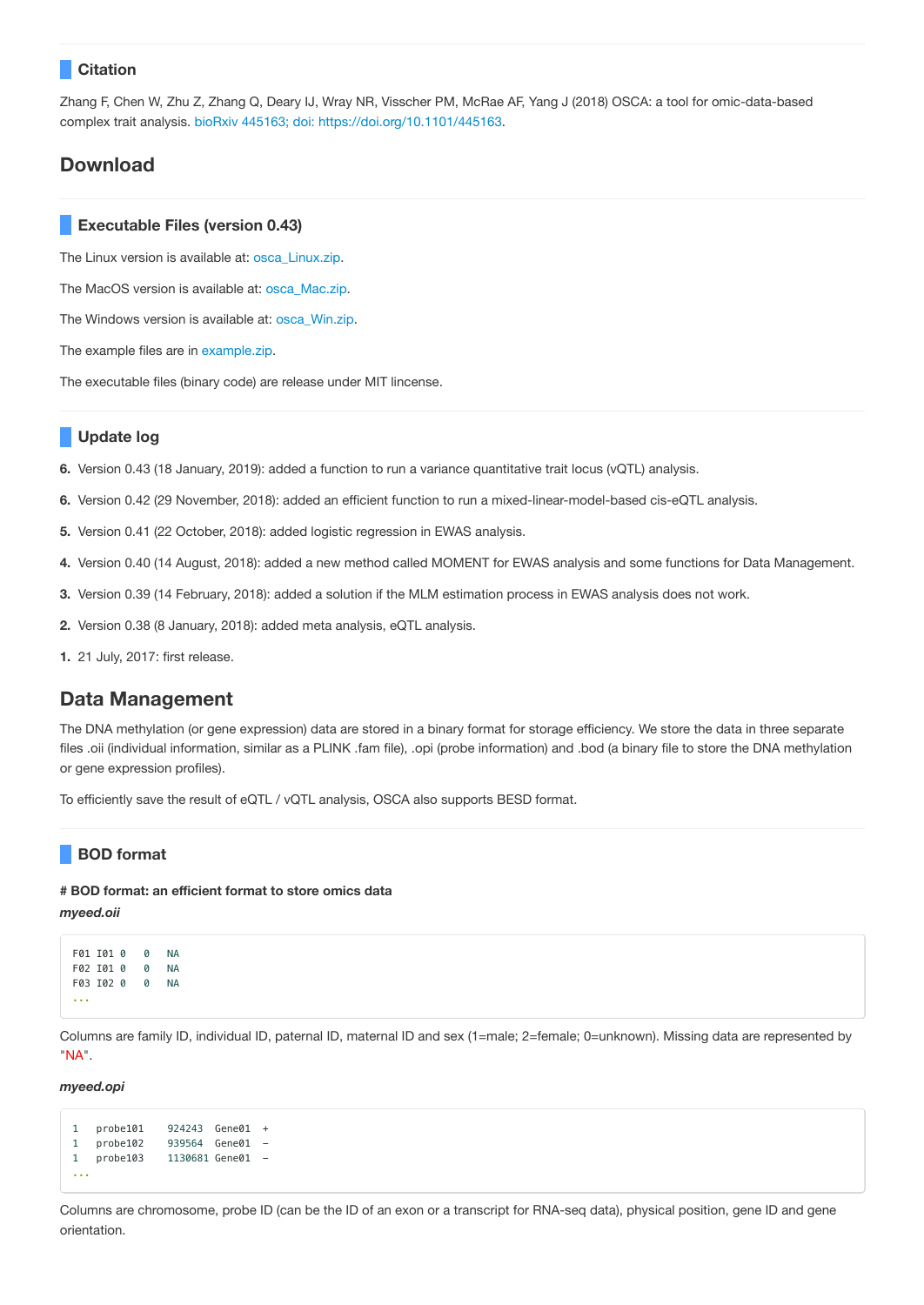### *myeed.bod*

DNA methylation (or gene expression) data in binary format. Please do not try to open this file with a text editor.

**Note:** The text below are for advanced users only. We use the first 12 bytes of the .bod file to store the descriptive information for the data. The first 2 bytes are reserved for further extension of the software. The type of data is indicated by the 3rd byte (0 for gene expression data, 1 for DNA methylation data, and 2 for any other type of data). The type of value is indicated by the 4th byte (0 for DNA methylation beta value, 1 for DNA methylation m value and 2 for any other type of value). The number of individuals and number of probes are stored as integers (4 bytes each). For example, for a DNA methylation data set (0x01) of m values (0x01) on 1,342 (0x53e) individuals and 228,694 (0x37d56) CpG sites, the first 12 bytes of the .bod file are:

0101 0000 3e05 0000 567d 0300

The bytes afterwards are for the DNA methylation or gene expression data.

# **Make a BOD file**

### **# compile data in binary format from text format**

osca --efile myprofile.txt --methylation-beta --make-bod --out myprofile

**--efile** reads a DNA methylation (or gene expression) data file in plain text format.

**--methylation-beta** indicates methylation beta values in the file.

**--make-bod** saves DNA methylation (or gene expression) data in binary format.

**--out** saves data ( or results) in a file.

## *myprofile.txt*

```
FID IID cg00000658 cg26036652 cg00489772 ...
F01 I01 0.909 0.845 0.41 ...
F01 I02 0.832 0.732 0.503 ...
...
```
This is a file with a header line that contains family ID, individual ID and names of probes. The column of family ID is optional. Please use the flag "**--no-fid**" for data without family ID.

osca --efile myprofile.txt --methylation-beta --make-bod --no-fid --out myprofile

**--no-fid** indicates data without family ID.

osca --efile myprofile.txt --methylation-m --make-bod --out myprofile

**--methylation-m** indicates DNA methylation m values in the file.

If the profile is of gene expression value.

osca --efile myprofile.txt --gene-expression --make-bod --out myprofile

**--gene-expression** indicates gene expression profiles in the file.

For any other type of data:

osca --efile myprofile.txt --make-bod --out myprofile

A binary file also can be made from a transposed file in text format.

osca --tefile mytprofile.txt --methylation-beta --make-bod --no-fid --out myprofile

## *mytprofile.txt*

```
FID F01 F01 ...
IID I01 I02 ...
cg00000658 0.909 0.832 ...
```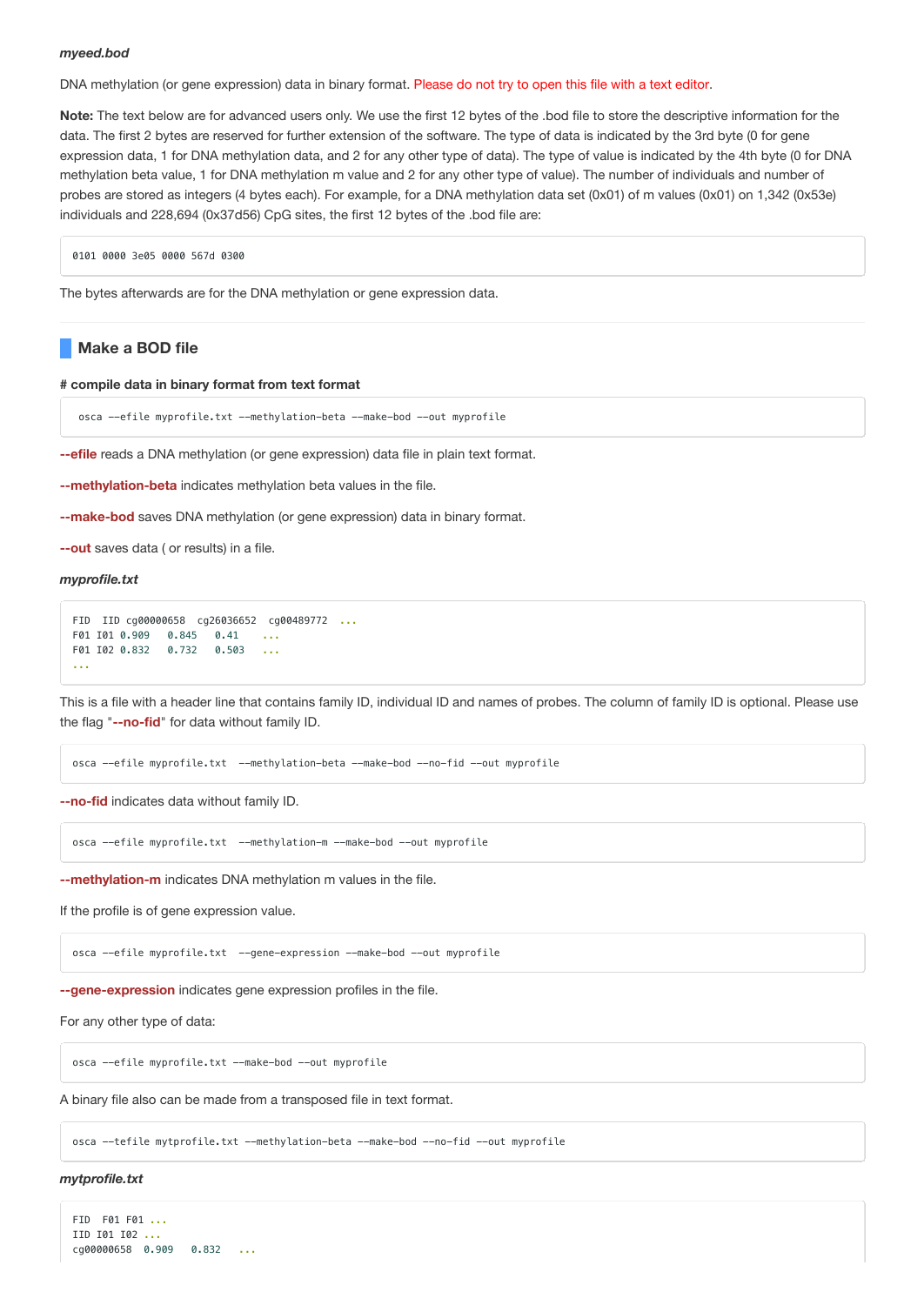```
cg26036652 0.845 0.732 ...
cg00489772 0.41 0.503 ...
...
```
The row of family ID is optional. Please use the flag "**--no-fid**" if there is no family ID in your data.

osca --tefile mytprofile.txt --methylation-beta --make-bod --no-fid --out myprofile

#### **# update probe annotation**

Probe information are sometimes not available in the original DNA methylation (or gene expression) data. These information can be updated the command below.

osca --befile myprofile --update-opi annotated.opi

**--befile** reads a DNA methylation (or gene expression) data file in binary format.

**--update-opi** reads a fully annotated .opi file.

# **Manage BOD file(s)**

## **# make a subset**

To extract a probe

osca --befile myprofile --probe cg00000658 --make-bod --out mysubprofile

## **--probe** extracts a specified probe.

To exclude a probe

```
osca --befile myprofile --probe-rm cg00000658 --make-bod --out mysubprofile
```
**--probe-rm** excludes a specified probe.

To extract a subset of probes

osca --befile myprofile --extract-probe probe.list --make-bod --out mysubprofile

## **--extract-probe** extracts a subset of probes.

# *probe.list*

cg00000658 cg26036652 ...

To exclude a subset of probes

osca --befile myprofile --exclude-probe probe.list --make-bod --out mysubprofile

**--exclude-probe** excludes a subset of probes.

To extract a subset of individuals

osca --befile myprofile --keep indi.list --make-bod --out mysubprofile

**--keep** extracts a subset of individuals.

## *indi.list*

F01 I01 F01 I02 ...

To exclude a subset of individuals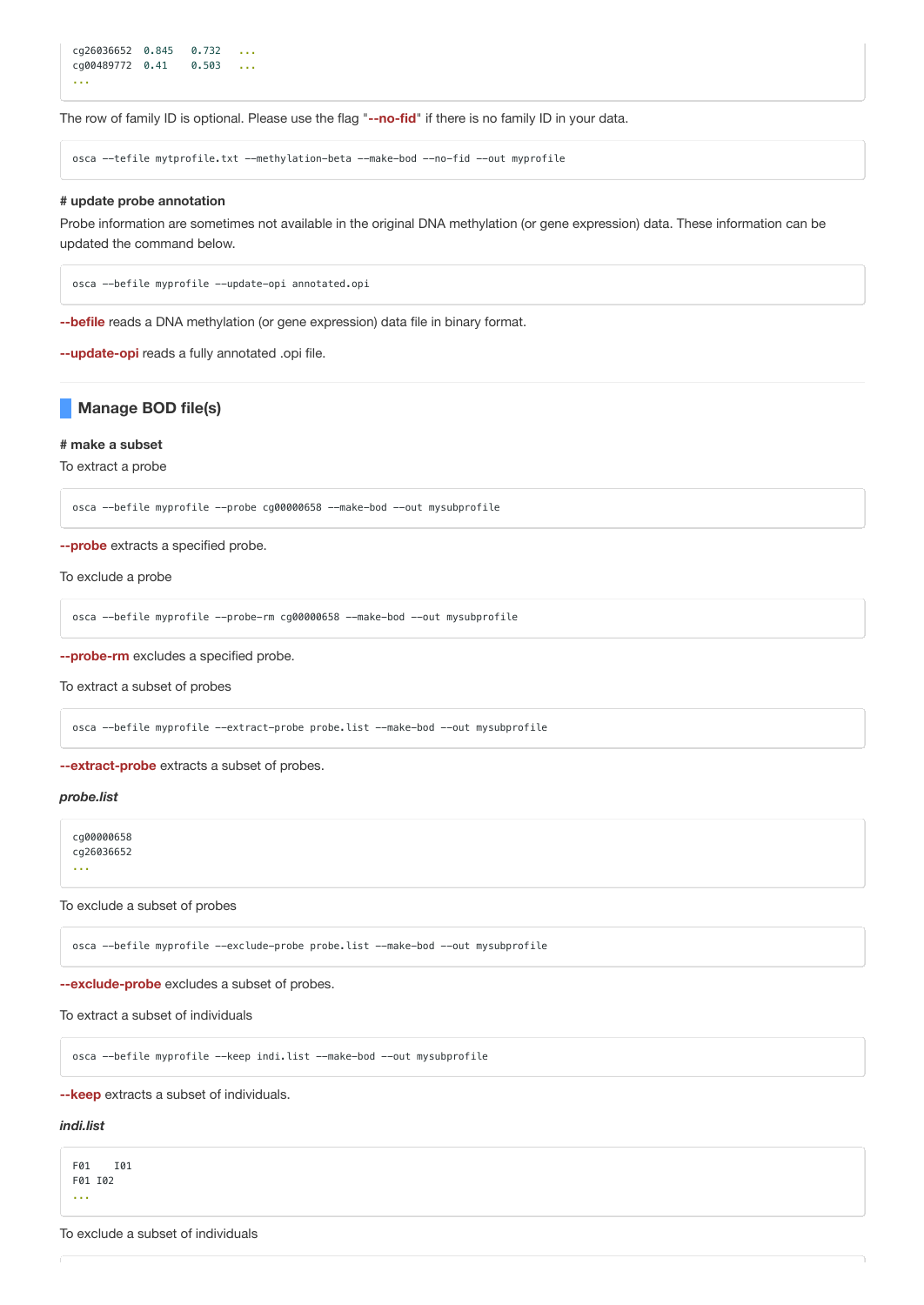**--remove** excludes a subset of individuals.

To extract a subset of genes

osca --befile myprofile --genes gene.list --make-bod --out mysubprofile

**--genes** extracts a subset of genes.

#### *gene.list*

MAN1B1 EDEM2

...

To extract a gene

osca --befile myprofile --gene MAN1B1 --make-bod --out mysubprofile

**--gene** extracts a gene.

To extract a subset of probes based on the order

osca --befile myprofile --from-probe probe0 --to-probe probe1 --make-bod --out mysubprofile

## **--from-probe** specifies the start probe.

**--to-probe** specifies the end probe.

To extract a subset of probes in a genomic region centred at a specific probe

osca --befile myprofile --probe cg00000658 --probe-wind 500 --make-bod --out mysubprofile

**--probe-wind** defines a window \<kb> centred on a specified probe.

To extract a subset of probes on a chromosome

osca --befile myprofile --chr 1 --make-bod --out mysubprofile

**--chr** specifies a chromosome to select probes.

To extract a subset of probes based on physical positions

osca --befile myprofile --from-probe-kb 100 --to-probe-kb 200 --make-bod --out mysubprofile

**--from-probe-kb** specifies the start physical position of the probes.

**--to-probe-kb** specifies the end physical position of the probes.

## **# merge BOD files**

osca --befile-flist mybod.flist --make-bod --out myprofile

**--befile-flist** reads a file to get the full paths of the binary files.

### *mybod.flist*

path1/my\_bod1 path2/my\_bod2 ...

## **# Quality control**

To remvoe probes with low variance

```
osca --befile myprofile --sd-min 0.02 --make-bod --out newprofile
```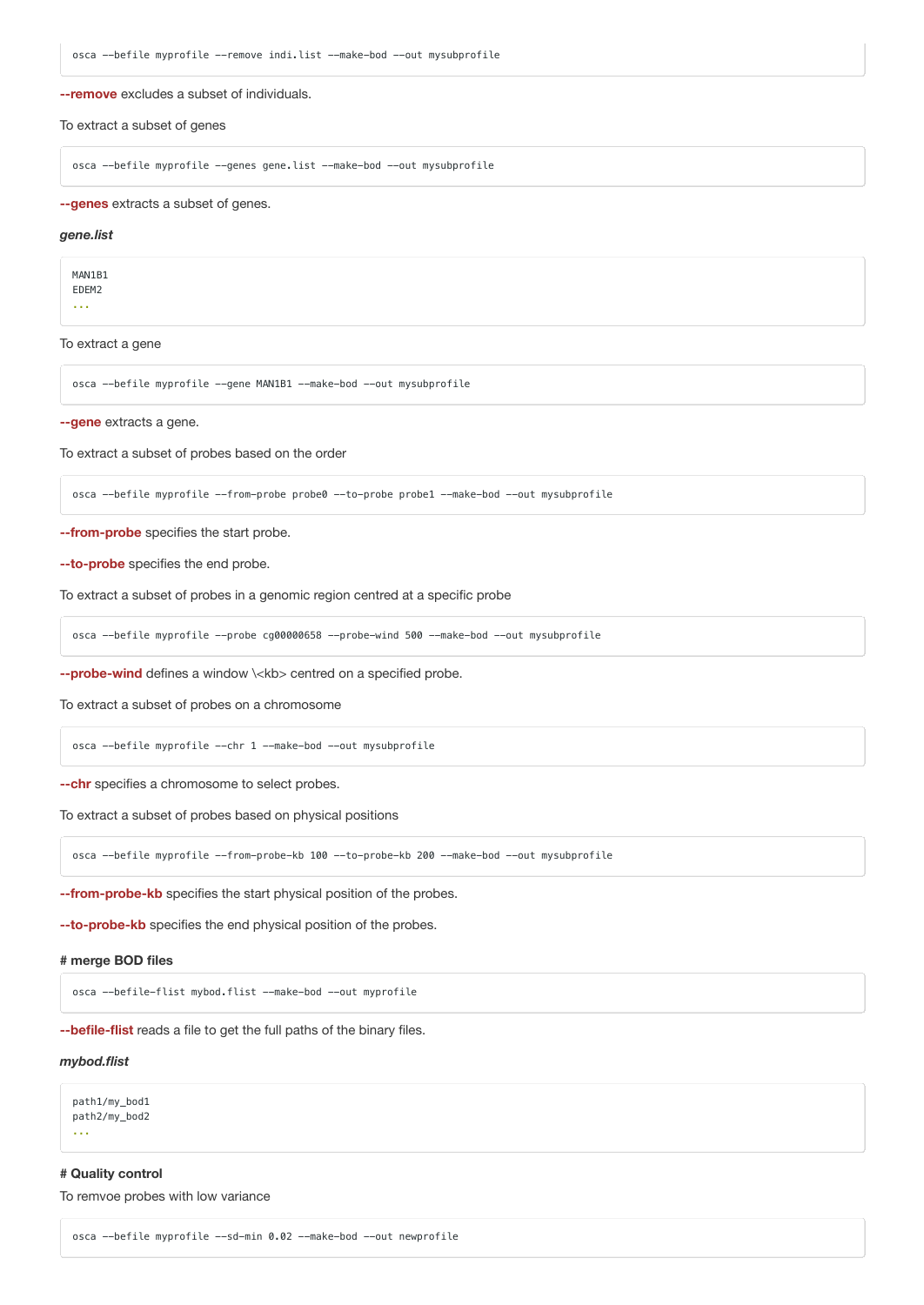**--sd-min** removes the probes with the standard deviation smaller than a specified threshold.

To remove probes with a missing rate threshold

osca --befile myprofile --missing-ratio-probe 0.01 --make-bod --out newprofile

**--missing-ratio-probe** specifies a missing proportion threshold to remove probes.

### **# Quality control of methyaltion data**

To remove constitutively methylated/unmethylated probes

osca --befile myprofile --upper-beta 0.8 --lower-beta 0.2 --make-bod --out newprofile

**--upper-beta** removes the DNA methylation probes with the mean beta value larger than a specified threshold.

**--lower-beta** removes the DNA methylation probes with the mean beta value smaller than a specified threshold.

To QC with detection p-values

osca --befile myprofile --detection-pval-file dpval.txt --dpval-mth 0 --dpval-thresh 0.05 --make-bod --out newprofile

**--detection-pval-file** reads a file that contains DNA methylation detection p-values.

**--dpval-mth** specifies a method to do quality control with the detection p-values, 0 for removing the probes with one or more detection p-values violating a threshold (default as 0.05), and 1 for dropping the samples violating a proportion threshold (default as 1%) and simultaneously dropping the probes violating a proportion threshold (default as 1%).

**--dpval-thresh** specifies a threshold of detection p-value.

osca --befile myprofile --detection-pval-file dpval.txt --dpval-mth 1 --ratio-probe 0.01 --ratio-sample 0.01 --dpval-thresh 0.05 - -make-bod --out newprofile

**--ratio-probe** specifies a proportion threshold to remove probes.

**--ratio-sample**specifies a proportion threshold to remove individuals.

the file "dpval.txt" is in the same format with a transposed profile file. Option "**--no-fid**" is also valid here.

#### **# adjust the covariates for each probe**

osca --befile myprofile --covar my.cov --qcovar my.qcov --adj-probe --make-bod --out newprofile

**--adj-probe** adjusts the covariates for each probe.

### **# standardize each probe**

osca --befile myprofile --std-probe --make-bod --out newprofile

**--std-probe** standardizes each probe.

osca --befile myprofile --rint-probe --make-bod --out newprofile

**--rint-probe** normalizes each probe by Rank-based Inverse Normal Transformation.

### **# other options**

Transform methylation beta value to methylation m value and vice versa

osca --befile myprofile --m2beta --make-bod --out newprofile

**--m2beta** calculates the methylation beta value from the methylation m value.

osca --befile myprofile --beta2m --make-bod --out newprofile

**--beta2m** calculates the methylation m value from the methylation beta value.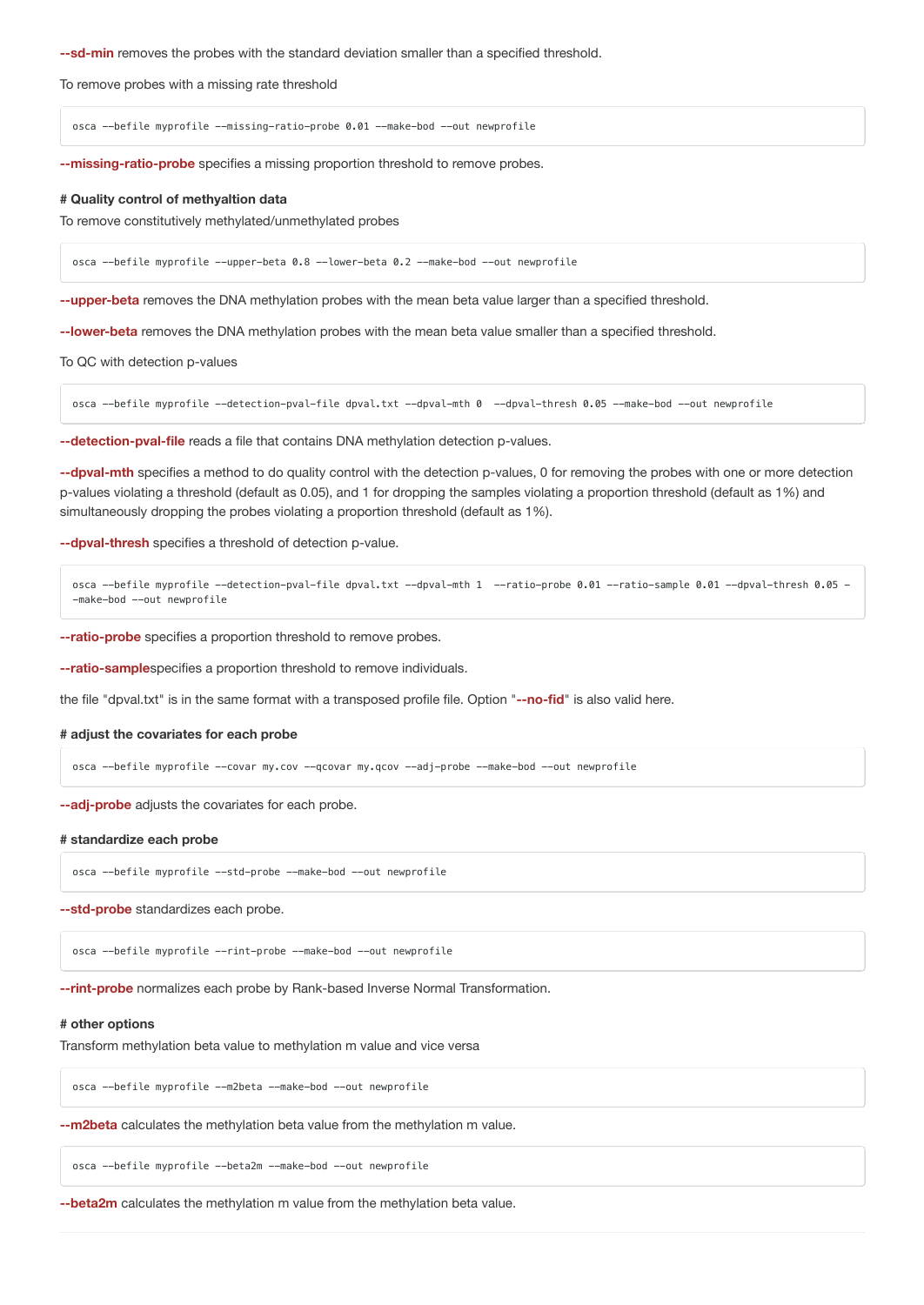# **Query a BOD file**

### **# make a text format file**

osca --befile myprofile --make-efile --out myprofile.txt

**--make-efile** saves the DNA methylation (or gene expression) data in text format.

osca --befile myprofile --make-tefile --out mytprofile.txt

**--make-tefile** saves the DNA methylation (or gene expression) data in transposed text format.

**NOTE**: The options in Manage BOD file(s) can also be applied.

#### **# Calculate the variance and the mean of probes**

osca --befile myprofile --get-variance --get-mean --out newprofile

**--get-variance** calculates the variance of each probe.

**--get-mean** calculates the mean of each probe.

#### *newprofile.var.txt*

```
cg00000957 0.000812127
cg00001349 0.00560701
...
```
# *newprofile.mean.txt*

```
cg00000957 0.901574
cg00001349 0.860279
...
```
# **BESD format**

Results from eQTL analysis will be saved in SMR BESD format see SMR website for more [information](http://cnsgenomics.com/software/smr/#BESDformat).To save the eQTL results more efficiently, we extended the BESD format.

**Note:** The texts below are for advanced users only.

**BESD dense format 1**: the first 64 Bytes are reserved for the descriptive information which starts with 0x00000005. The data onwards are a vector of effect sizes followed by a vector of SEs of each probe across all the snps. The effect sizes and SEs are saved in single float-precision (4B).

**BESD dense format 2** (only supported in OSCA): the first 64 Bytes are reserved for the descriptive information which starts with 0x00000004. The data onwards are the effect sizes followed by the SEs of each SNP across all the probes. The effect sizes and SEs are saved in single float-precision (4B).

**BESD sparse format**: the first 64 Bytes are reserved for the descriptive information which starts with 0x00000001. The effect sizes and the SEs as saved in the CSC [format](https://en.wikipedia.org/wiki/Sparse_matrix#Compressed_sparse_column_(CSC_or_CCS))

# **Query a BESD file**

This feasuer is memory efficent even to query with huge dense BESD file.

### **# Command line options for SNPs**

To query the eQTL resutls for a single SNP, we could use this command

osca --beqtl-summary myeqtl --query 5.0e-8 --snp rs123 --out myquery

**--query** saves in text format a subset of the eQTL summary dataset based on the specified eQTL p-value threshold. The default value is 5.0e-8.

**--snp** specifies a single SNP.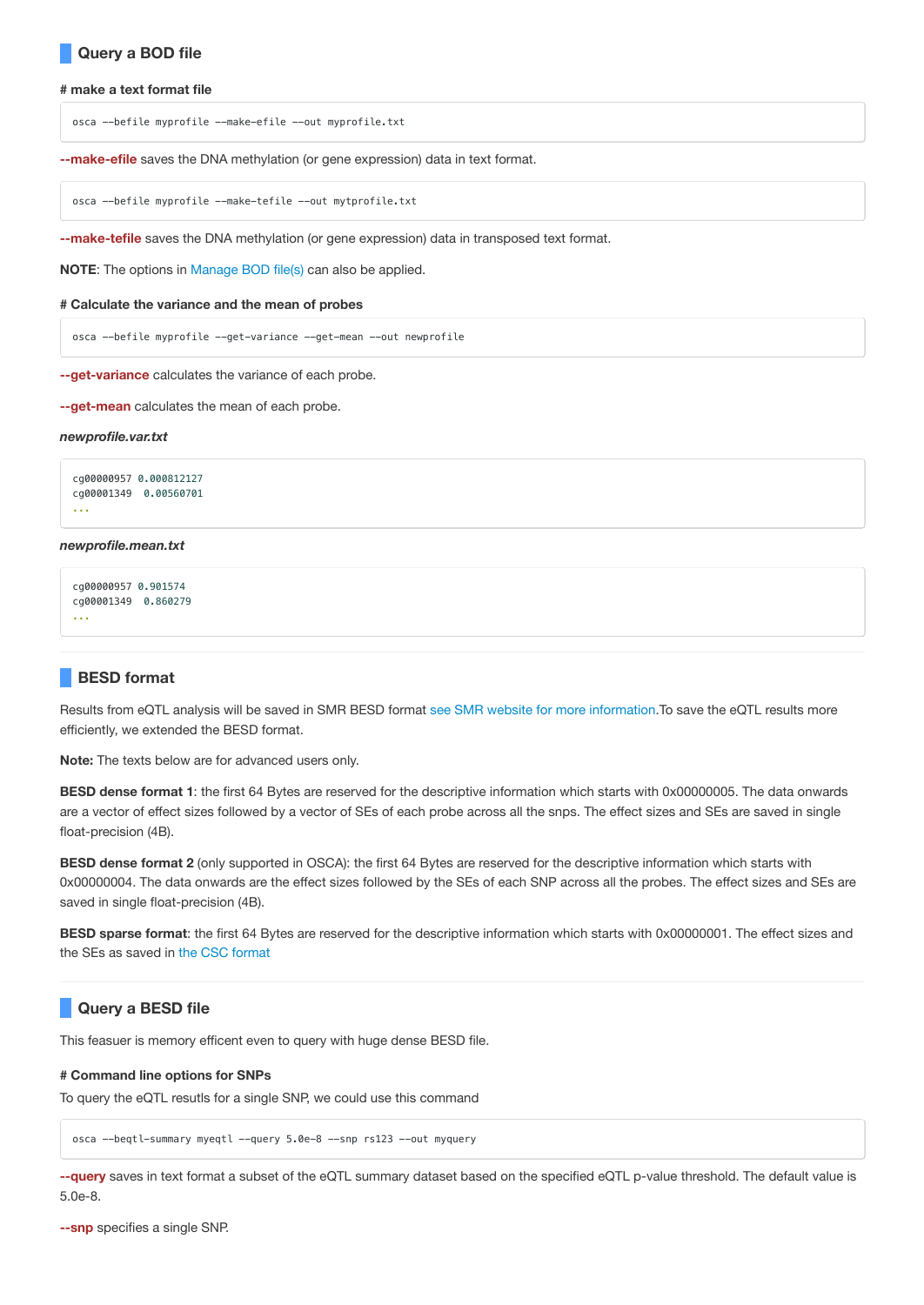|   |  |  |  |  |  |  | SNP Chr BP A1 A2 Freq Probe Probe Chr Probe bp Gene Orientation b se p     |
|---|--|--|--|--|--|--|----------------------------------------------------------------------------|
|   |  |  |  |  |  |  | rs01  1  1001  A  G  0.23  cq01  1  1101  qene1  +  -0.033  0.006  3.8e-08 |
|   |  |  |  |  |  |  | rs01  1  1001  A  G  0.06  cq02  1  1201  qene2  -  0.043  0.007  8.1e-10  |
| . |  |  |  |  |  |  |                                                                            |

To query the eQTL resutls excluding a single SNP, we could use this command

osca --beqtl-summary myeqtl --query 5.0e-8 --snp-rm rs123 --out myquery

**--snp-rm** specifies a single SNP to exclude.

To query the eQTL resutls extracting a subset of SNPs , we could use this command

osca --beqtl-summary myeqtl --query 5.0e-8 --extract-snp mysnp.list --out myquery

**--extract-snp** extracts a subset of SNPs for analysis.

To query the eQTL resutls excluding a subset of SNPs , we could use this command

osca --beqtl-summary myeqtl --query 5.0e-8 --exclude-snp mysnp.list --out myquery

**--exclude-snp** excludes a subset of SNPs from analysis.

To query eQTL resutls for a range of SNPs in a genomic region

osca --beqtl-summary myeqtl --query 5.0e-8 --from-snp rs123 --to-snp rs456 --out myquery

**--from-snp** specifies the start SNP.

**--to-snp** specifies the end SNP.

**NOTE** : All SNPs should be on the same chromosome.

To query eQTL results for all SNP on a chromosome

osca --beqtl-summary myeqtl --query 5.0e-8 --snp-chr 1

**--snp-chr** specifies a chromosome to select SNPs.

**NOTE** : The probes in the result could be on the other chromosomes if there are *trans*-eQTLs.

To query SNPs based on physical positions

osca --beqtl-summary myeqtl --query 5.0e-8 --snp-chr 1 --from-snp-kb 100 --to-snp-kb 200 --out myquery

**--from-snp-kb** specifies the start physical position of the region.

**--to-snp-kb** specifies the end physical position of the region.

**NOTE** : You will need to specify a chromosome (using the '--snp-chr' option) when using this option.

To query based on a flanking region of a SNP

osca --beqtl-summary myeqtl --query 5.0e-8 --snp rs123 --snp-wind 50 --out myquery

**--snp-wind** defines a window centred on a specified SNP.

### **# Command line options for probes**

To query based on a single probe

osca --beqtl-summary myeqtl --query 5.0e-8 --probe cg123 --out myquery

**--probe** specifies a single probe.

To query excluding a single probe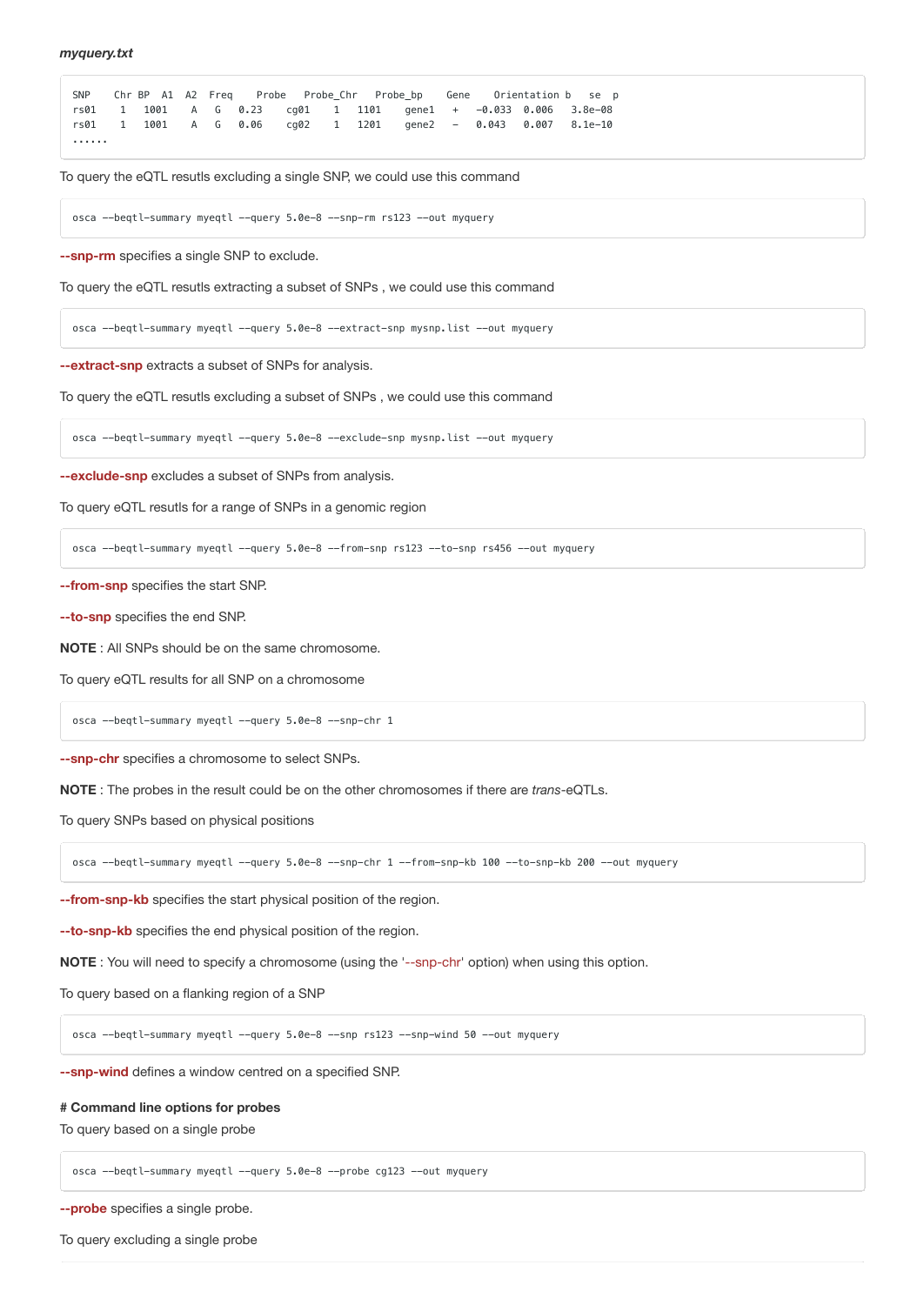**--probe-rm** specifies a single probe to exclude.

To query the eQTL resutls extracting a subset of probes , we could use this command

osca --beqtl-summary myeqtl --query 5.0e-8 --extract-probe myprobe.list --out myquery

**--extract-probe** extracts a subset of probes for analysis.

To query the eQTL resutls excluding a subset of probes , we could use this command

osca --beqtl-summary myeqtl --query 5.0e-8 --exclude-probe myprobe.list --out myquery

**--exclude-probe** excludes a subset of probes from analysis.

To query based on a range of probes

osca --beqtl-summary myeqtl --query 5.0e-8 --from-probe cg123 --to-probe cg456 --out myquery

**--from-probe** specifies the start probe.

**--to-probe** specifies the end probe.

NOTE : All probes should be on the same chromosome.

To query based on a chromosome

osca --beqtl-summary myeqtl --query 5.0e-8 --probe-chr 1

**--probe-chr** specifies a chromosome to select probes.

**NOTE** : The SNPs in the result could be on the other chromosomes if there are *trans*-eQTLs.

To query based on physical positions of the probes

osca --beqtl-summary myeqtl --query 5.0e-8 --probe-chr 1 --from-probe-kb 1000 --to-probe-kb 2000 --out myquery

**--from-probe-kb** specifies the start physical position of the probes.

**--to-probe-kb** specifies the end physical position of the probes.

**NOTE** : You will need to specify a chromosome (using the '--probe-chr' option) when using this option.

To query based on a flanking region of a probe

osca --beqtl-summary myeqtl --query 5.0e-8 --probe cg123 --probe-wind 1000 --out myquery

**--probe-wind** defines a window centred on a specified probe.

To query based on a gene

osca --beqtl-summary myeqtl --query 5.0e-8 --gene gene1 --out myquery

**--gene** specifies a single gene to select probes.

## **# Command line option for cis-region**

osca --beqtl-summary myeqtl --query 5.0e-8 --probe cg123 --cis-wind 2000 --out myquery

## **# File-list options**

To query based on a list of SNPs

osca --beqtl-summary myeqtl --extract-snp snp.list --query 5.0e-8 --out myquery

To query based on a list of probes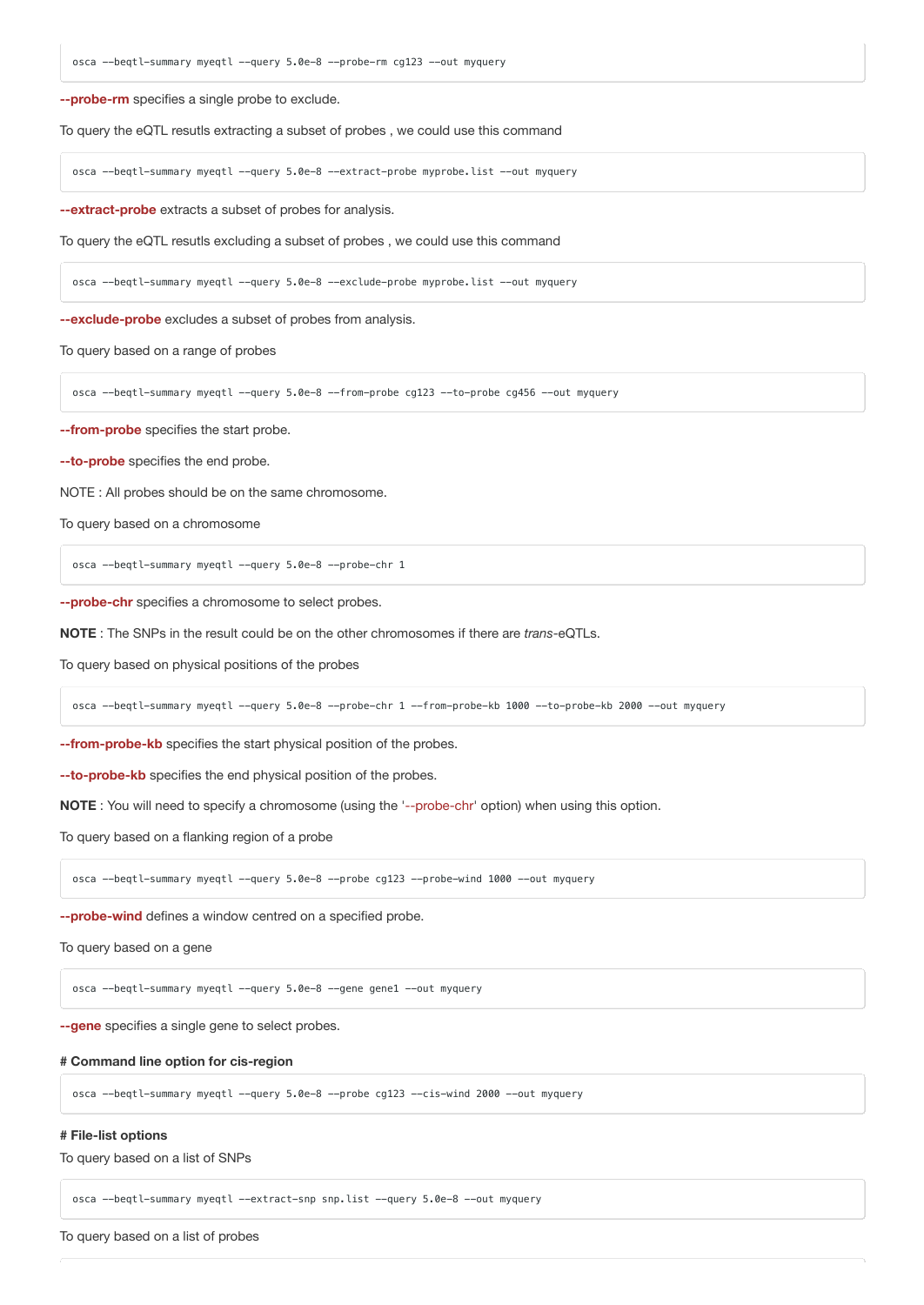osca --beqtl-summary myeqtl --extract-probe probe.list --query 5.0e-8 --out myquery

To qurey based on a list of genes

osca --beqtl-summary myeqtl --genes gene.list --query 5.0e-8 --out myquery

**--genes** extracts a subset of probes which tag the genes in the list.

### *gene.list*

gene1 gene2 gene3 ...

## **Manage a BESD file**

#### **# make a subset of data**

All the data management options in [Query a](file:///Users/futao.zhang/Desktop/20171212/osc_doc/build/index.html#QueryaBESDfile) BESD file can be here.

for example, To extract a subset of SNPs and/or probes

osca --beqtl-summary myeqtl --extract-snp mysnp.list --extract-probe myprobe.list --make-besd --out mybesd

## **# tansform to SMR compatible format**

osca --beqtl-summary myeqtl --make-besd --to-smr --out mybesd

**--to-smr** tranforms BESD file to SMR compatible format.

## **# shrink a BESD file**

To remove probes without any value across all the SNPs and SNPs without any value across all the probes.

osca --beqtl-summary myeqtl --make-besd --besd-shrink --out mybesd

**--besd-shrink** removes probes and SNPs that have no value.

# **ORM**

# **estimate ORM**

osca --befile myprofile --make-orm --out myorm

osca --befile myprofile --make-orm-bin --out myorm

**--make-orm** or **--make-orm-bin** estimates the omics relationship matrix (ORM) between pairs of individuals from a set of probes and save the lower triangle elements of ORM to binary files. This format is compatible with the [GRM](http://cnsgenomics.com/software/gcta/#MakingaGRM) in the [GCTA](http://cnsgenomics.com/software/gcta/) software.

osca --befile myprofile --make-orm-gz --out myorm

**--make-orm-gz** estimates the ORM and save the lower triangle elements of ORM to compressed plain text files.

osca --befile myprofile --make-orm --orm-alg 1 --out myorm

**--orm-alg** specifies the algorithm to estimate the ORM. 1 for standardized data of each probe, 2 for centred data of each probe and 3 for iteratively standardizing probes and individuals. The default option is 1.

Note that although we describe the options above using DNA methylation and gene expression data, all the options can be applied to any other source of omics data mentioned above.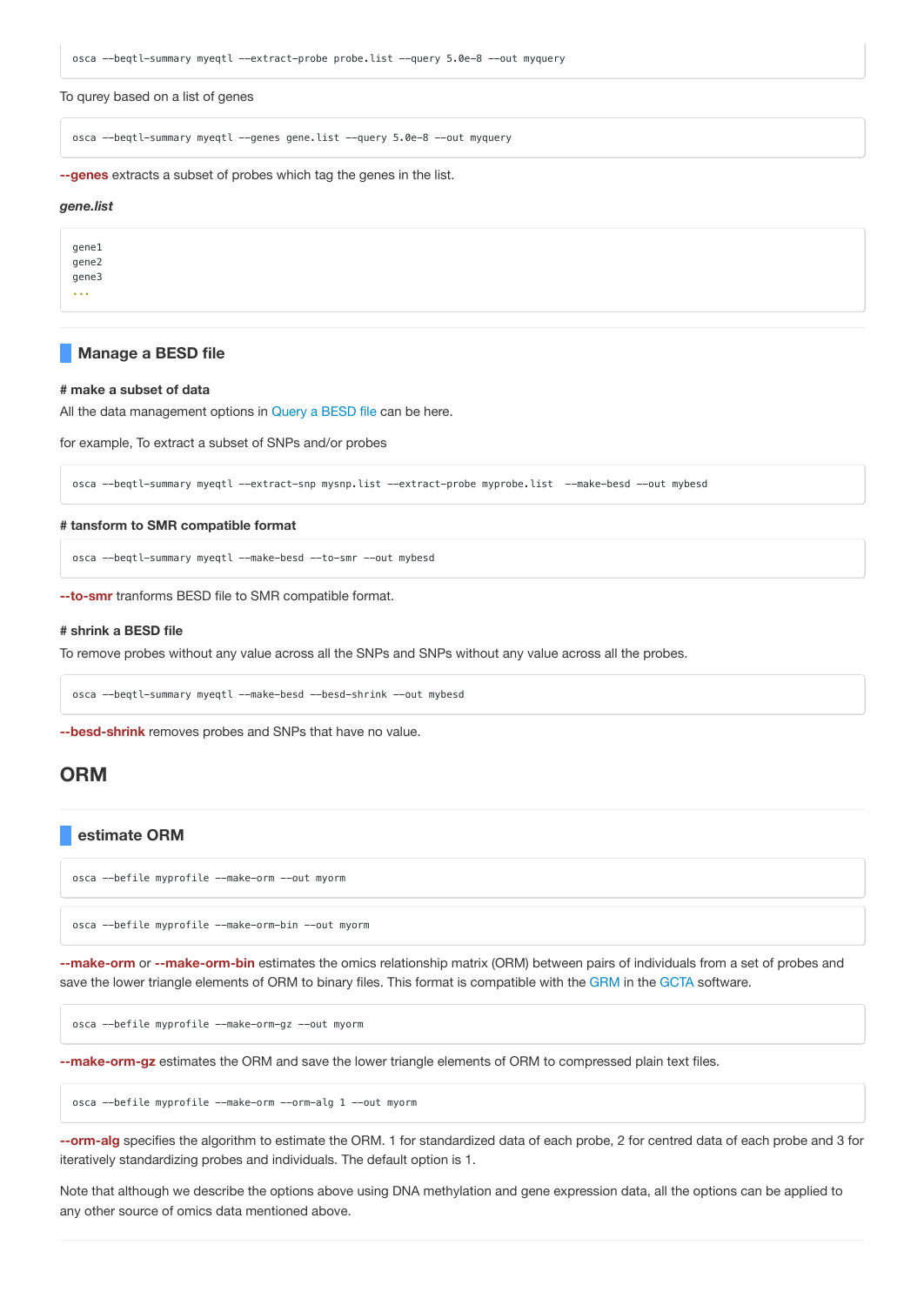# **Principal Component Analysis**

osca --orm myorm --pca 20 --out mypca

**--orm** reads the ORM binary files.

**--pca** conducts principal component analysis and saves the first n (default as 20) PCs.

### *mypca.eigenval*

122.014 95.3064 70.8055 ...

*mypca.eigenvec*

```
R06C01 R06C01 0.012637 -0.00328532 0.0263842 -0.00595246
R05C02 R05C02 0.0106692 -0.0184545 -0.0159826 0.013951
R04C02 R04C02 0.0024727 -0.0118185 -0.0256503 -0.0106235
...
```
Users can also manipulate the ORM in the analysis.

osca --orm myorm --keep indi.list --pca 20 --out mypca

```
osca --orm myorm --remove indi.list --pca 20 --out mypca
```

```
osca --orm myorm --orm-cutoff 0.05 --pca 20 --out mypca
```
**--orm-cutoff** removes one of a pair of individuals with estimated omics relationships larger than the specified cut-off value.

osca --multi-orm myorm.flist --pca 20 --out mypca

**--multi-orm** reads multiple ORMs in binary format.

# **OREML**

```
osca --reml --pheno my.phen --out myreml
```
**--reml** performs REML (restricted maximum likelihood) analysis. This option is usually followed by the option --orm (one ORM) or - merge-orm (multiple ORMs) to estimate the variance explained by the probes that were used to estimate the omics relationship matrix.

**--pheno** reads phenotype data from a plain text file. Missing value should be represented by "NA".

## *my.phen*

```
R06C01 R06C01 32.6332
R05C02 R05C02 23.9411
R04C02 R04C02 29.7441
...
```
**NOTE:** current version only supports single trait analysis in one run.

osca --reml --orm myorm --pheno my.phen --out myreml

osca --reml --orm myorm --pheno my.phen --keep indi.list --out myreml

osca --reml --orm myorm --pheno my.phen --orm-cutoff 0.05 --out myreml

With multiple ORMs

osca --reml --multi-orm myorm.flist --pheno my.phen --out myreml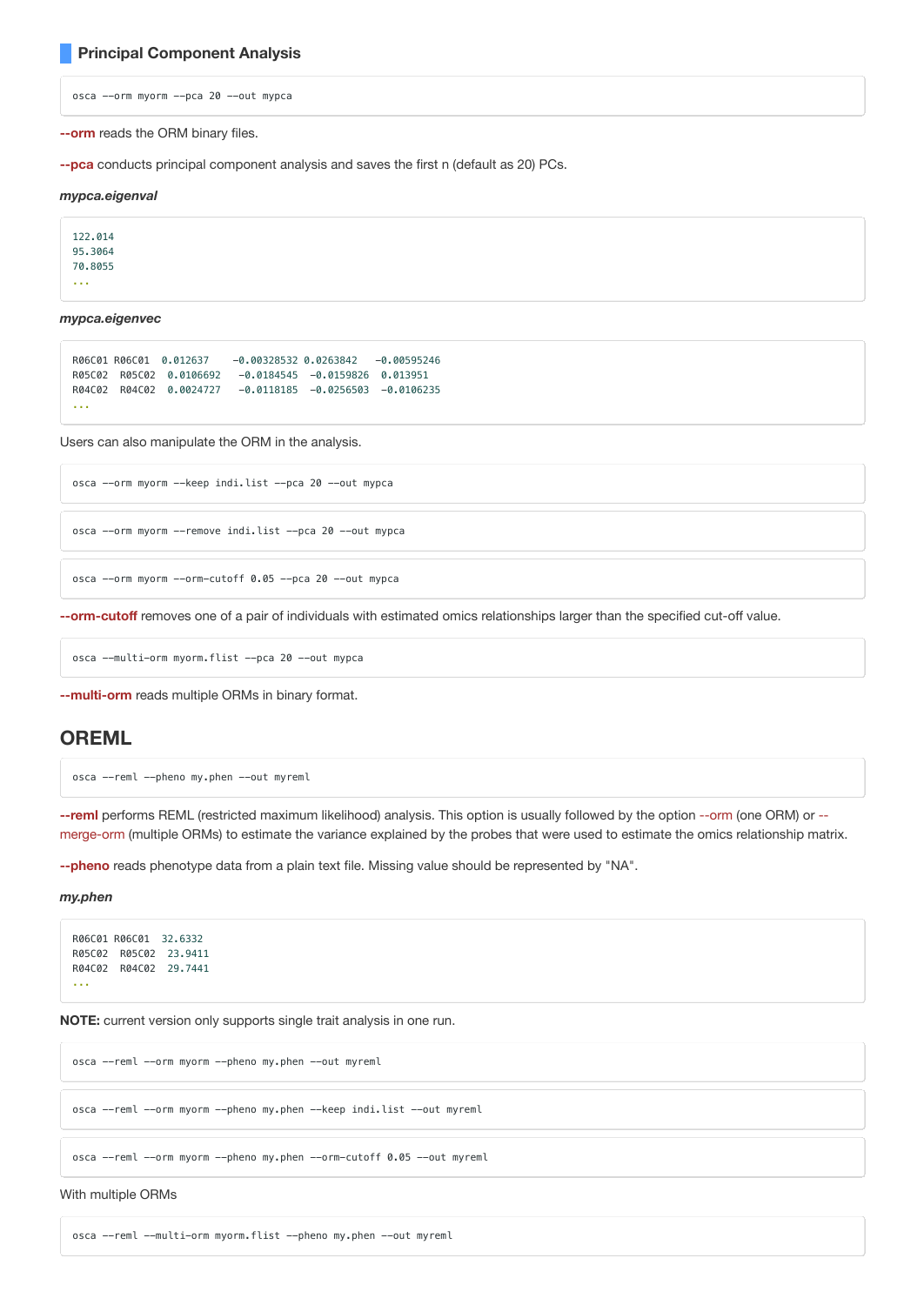osca --reml --multi-orm myorm.flist --pheno my.phen --reml-alg 0 --out myreml

**--reml-alg** specifies the algorithm to do REML iterations, 0 for average information (AI), 1 for Fisher-scoring and 2 for EM. The default option is 0, i.e. AI-REML, if this option is not specified.

osca --reml --multi-orm myorm.flist --pheno my.phen --reml-maxit 100 --out myreml

**--reml-maxit** specifies the maximum number of iterations. The default number is 100 if this option is not specified.

osca --reml --orm myorm --pheno my.phen --covar my.covar --out myreml

**--covar** reads discrete covariates from a plain text file.

#### *my.covar*

```
R06C01 R06C01 F 0
R05C02 R05C02 F 1
R04C02 R04C02 M 1
...
```
osca --reml --orm myorm --pheno my.phen --qcovar my.qcovar --out myreml

**--qcovar** reads quantitative covariates from a plain text file.

### *my.qcovar*

R06C01 R06C01 25 R05C02 R05C02 16 R04C02 R04C02 30 ...

osca --reml --orm myorm --pheno my.phen --reml-est-fix --out myreml

**--reml-est-fix** displays the estimates of fixed effects on the screen.

osca --reml --orm myorm --pheno my.phen --reml-no-lrt --out myreml

**--reml-no-lrt** turns off the LRT.

# **EWAS**

# **MOMENT**

## **# MOMENT (Multi-cOmponent Mlm-based association ExcludiNg the Target)**

osca --moment --befile myprofile --pheno my.phen --out my

**--moment** initiates a multi-component MLM based association analysis excluding the target probe (the probe to be tested for association) and the probes in its flanking region from the ORM (the size of flanking region can be modified by --moment-wind). The results will be saved in a plain text file with \*.mlma. as the filename extension.

osca --moment --befile myprofile --pheno my.phen --moment-wind 100 --out my

**--moment-wind** specifies a flanking region to exclude probes from the ORM. The default value is 100 Kb (i.e. a 100 Kb region centred at the probe to be tested).

#### *my.mlma*

```
Chr Probe bp Gene Orientation b se p
1 cg00003287 201346149 TNNT2 - -0.156 0.597 0.794
1 cg00008647 207082900 IL24 + 0.032 0.354 0.926
1 cg00009292 50882082 DMRTA2 - 0.120 1.182 0.919
...
```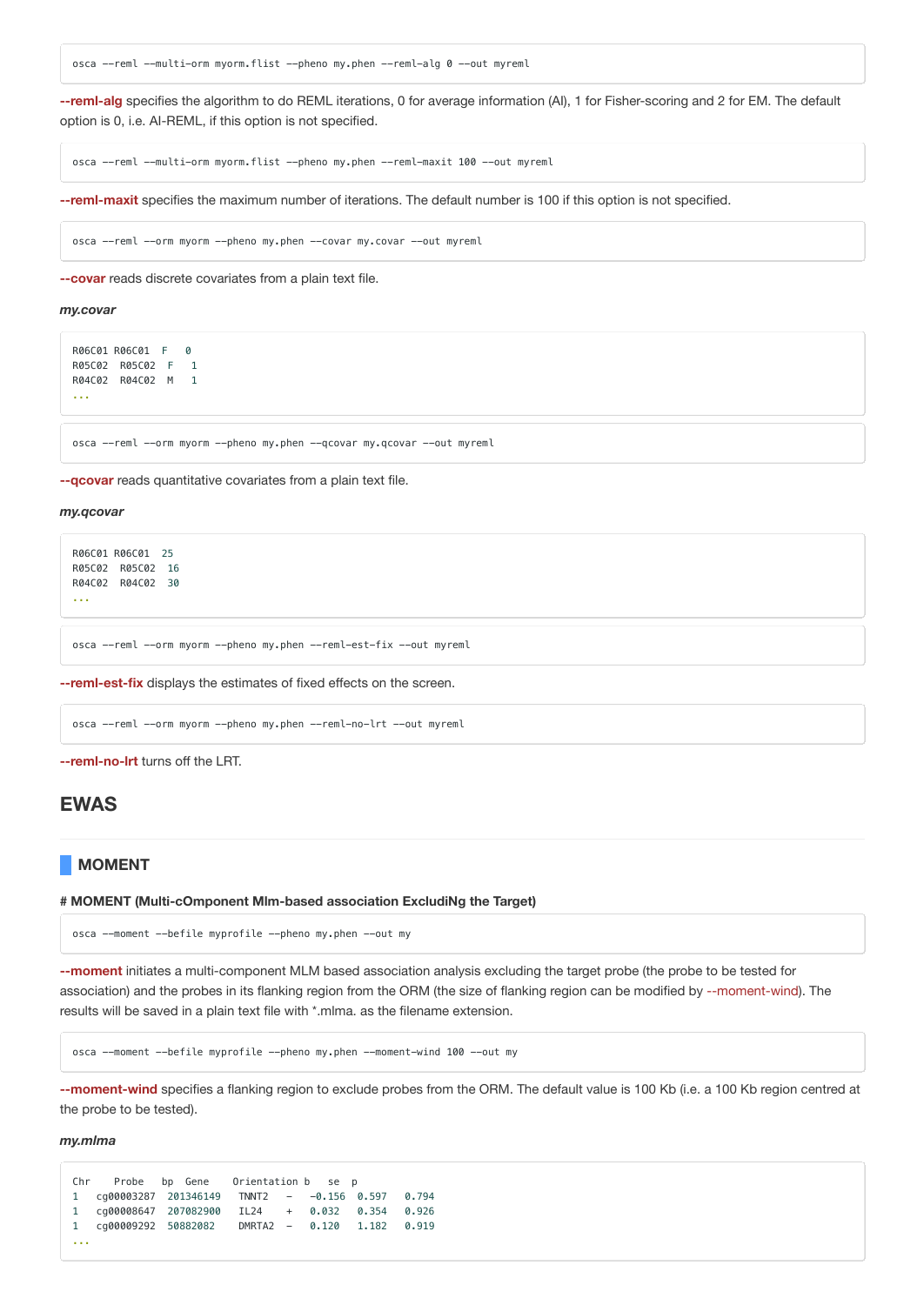This is a text file with headers. Columns are chromosome, probe, probe BP, gene, orientation, effect size, standard error and p-value.

**NOTE:** Sometimes the MLM estimation process in the EWAS analysis does not work (the REML iteration cannot converge or an estimate hits the boundaries of parameter space) especially when the sample size is small. In such case we switch MLMA to standard PC based linear regression analysis. We have implemented a strategy to identify the number of PCs iteratively until the genomic inflation factor (lambda value) falls into a user-defined range, or the number of PCs reaches the lower (0) or upper boundary (half of the sample size). The range size for lambda can be specified by the option **--lambda-range**

osca --moment --befile myprofile --pheno my.phen --lambda-range 0.05 --out my

**--lambda-range** specifies a range for the lambda value. The default value is 0.05. This option only works when the MLM estimation process fails.

**NOTE:** The analysis becomes slower as the number of PCs becomes larger. The option **--fast-linear** can accelerate the analysis by preadjusting both the trait and gene expression (or DNA methylation) value by the PCs. In this case, all the missing gene expression (or DNA methylation) values will be replaced by the mean. It should be noted that if the proportion of missing values in the gene expression (or DNA methylation) data is large, this accelerated analysis may lead to substantial differences in results.

osca --moment --befile myprofile --pheno my.phen --fast-linear --out my

**--fast-linear** runs a fast linear regression analysis. This flag can also be used in the Fast Linear Regression analysis module

# **MOA**

### **# MOA (MLM-based Omic Association)**

osca --moa --befile myprofile --pheno my.phen --out my

If you have already computed the ORM

osca --moa --befile myprofile --pheno my.phen --orm myorm --out my

**--moa** initiates an MLM based association analysis including the target probe (the probe to be tested for association) in the ORM. The results will be saved in a plain text file with **.mlma** as the filename extension.

# **Linear Regression**

```
osca --befile myprofile --pheno my.phen --linear --out my
```
osca --befile myprofile --pheno my.phen --qcovar my.qcovar --covar my.covar --linear --out my

**--linear** saves linear regression statistics to a plain text file.

## *my.linear*

```
probeChr ProbeID Probe_bp Gene Orientation BETA SE P NMISS
1 cg00003287 201346149 TNNT2 - -0.0594 0.531 9.11e-01 1337
1 cg00008647 207082900 IL24 + 0.5003 0.263 5.72e-02 1337
1 cg00009292 50882082 DMRTA2 - 1.0512 1.026 3.06e-01 1337
...
```
This is a text file with headers. Columns are chromosome, probe, probe BP, gene, orientation, effect size, standard error, p-value and number of non-missing individuals.

## **Fast Linear Regression**

The options above fit the covariates in the model as y=xb+Cβ+e. This is equivalent to y =y-Cβ<sup>^</sup>, x =x-Cβ<sup>^</sup>, y =x b. This equivalent transformation avoids the repeated computing of the inverse of a  $(p + 1)$ <sup>\*</sup>( $p + 1$ ) matrix where p is the number of covariates.

osca --linear --befile myprofile --pheno my.phen --qcovar my.qcovar --covar my.covar --fast-linear --out my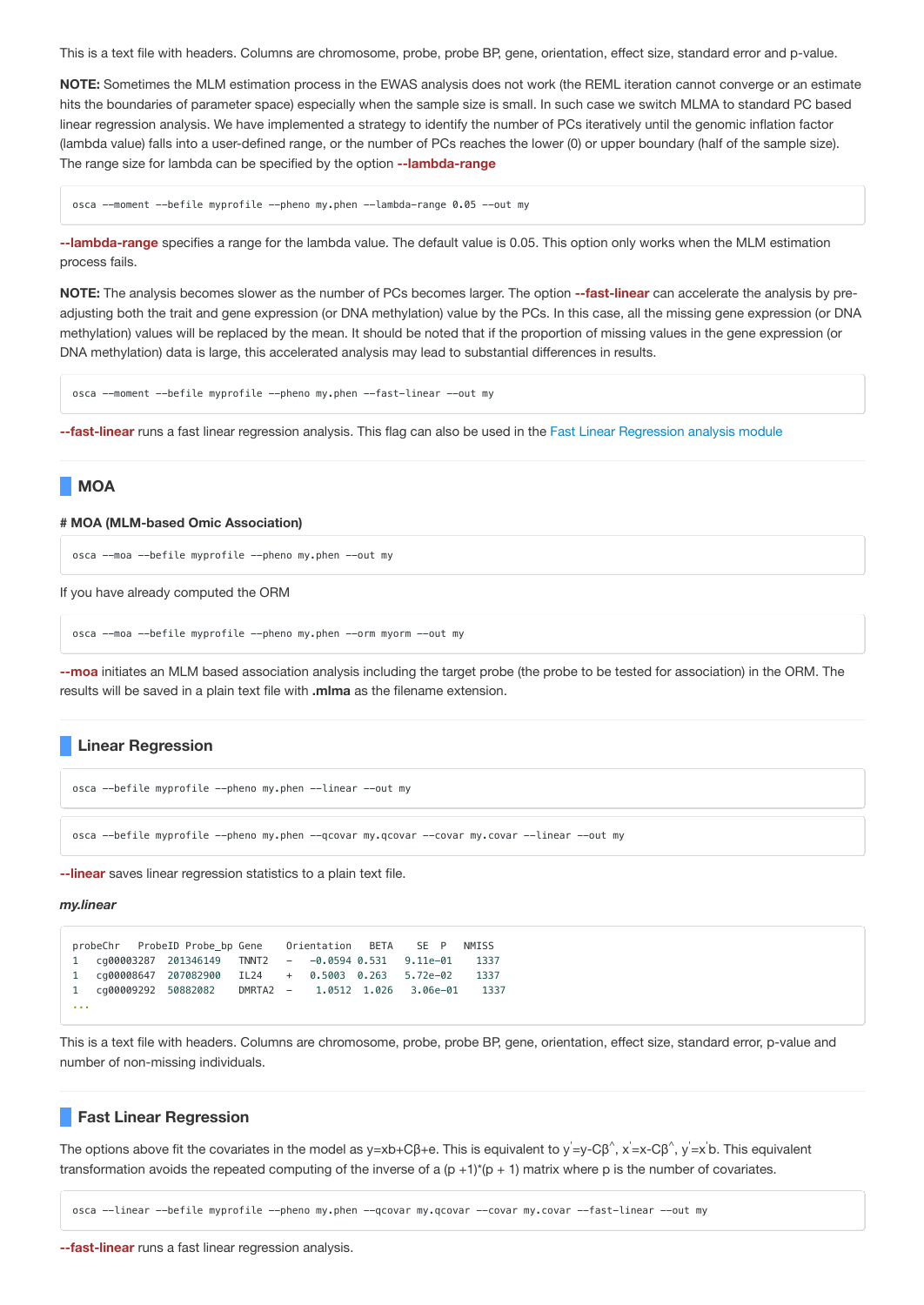## **Logistic Regression**

osca --befile myprofile --pheno my.phen --logistic --out my

osca --befile myprofile --pheno my.phen --qcovar my.qcovar --covar my.covar --logistic --out my

**--logistic** outputs logistic regression analysis result to a plain text file.

#### *my.logistic*

```
probeChr ProbeID Probe_bp Gene Orientation OR SE P NMISS
1 cg00297950 110282525 GSTM3 - 0.010953 1.30438 5.386424e-04 1318
1 cg00299820 11943154 NPPB - 0.0085006 2.77659 8.596523e-02 1318
1 cg00305285 1017115 RNF223 - 8.22097 2.99934 4.824397e-01 1318
...
```
This is a text file with headers. Columns are chromosome, probe, probe BP, gene, orientation, odd ratio, standard error, p-value and number of non-missing individuals.

**NOTE:** It is allowed to use characters, strings, or numbers as phenotype values in logistic regression but "NA" or "na" will be recognised as a missing value.

## **EWAS simulation**

The phenotypes are simulated based on a set of real DNA methylation (or gene expression) data and a simple model y= sum $(x_ib_i)+\varepsilon$ , where y is a vector of phenotypes, x<sub>i</sub> is a vector of raw DNA methylation (or gene expression) profile or standardized profile of the i-th "causal" probe, b<sub>i</sub> is the effect of the i-th causal probe and  $\varepsilon \sim N(0, var(\text{sum}(x_i b_i))(1/h^2-1)$ ) is a vector of residual effect.

osca --simu-qt --simu-hsq 0.1 --befile myprofile --simu-causal-loci mycausal.list --out mypheno

**--simu-qt** smulates a quantitative trait.

**--simu-hsq** specifies the proportion of variance in phenotype explained by the causal probes. The default value is 0.1.

**--simu-causal-loci** reads a list of probes as causal probes. If the effect sizes are not specified in the file, they will be generated from a standard normal distribution.

*mycausal.list*

```
cg04584301 1.55182
cg04839274 -0.106226
cg16648571 0.0257417
...
```
This is a text file with no headers. Columns are probe ID and effect size.

osca --simu-qt --simu-hsq 0.1 --simu-eff-mod 0 --befile myprofile --simu-causal-loci mycausal.list --out mypheno

**--simu-eff-mod** specifies whether or not to standardize the causal probe, 0 for standardized profile and 1 for raw profile. The default value is 0.

osca --simu-cc 100 300 --simu-hsq 0.1 --simu-k 0.1 --befile myprofile --simu-causal-loci mycausal.list --out mypheno

**--simu-cc** simulates a case-control trait and specifies the number of cases and the number of controls.

**--simu-k** specifies the disease prevalence. The default value is 0.1 if this option is not specified.

# **Prediction Analysis**

osca --reml --orm myorm --pheno my.phen --reml-pred-rand --out myblp

**--reml-pred-rand** predicts the random effects by the BLUP (best linear unbiased prediction) method. This option is to estimate the aggregated effect of all the probes (used to compute the ORM) to the phenotype of an individual. The aggregated omics effects of all the individuals will be saved in a plain text file **\*.indi.blp**.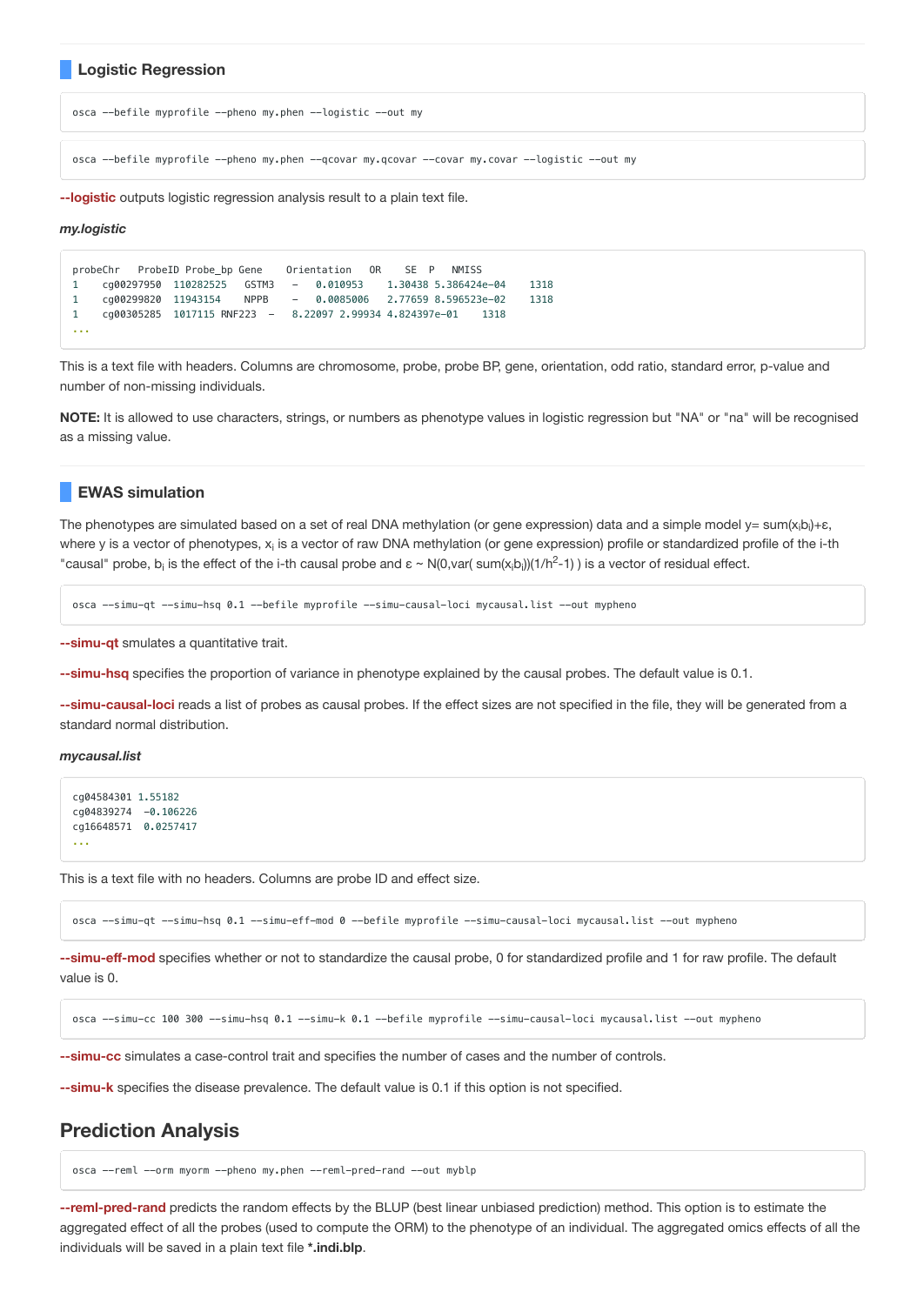```
R06C01 R06C0 1.02275 0.07065 1.05692 1.05692
R05C02 R05C02 0.18653 0.27059 0.86650 0.86650
R04C02 R04C02 -0.1982 -0.1673 -0.9209 -0.9209
...
```
This is a text file with no headers. Columns are family ID, individual ID, an intermediate variable, the aggregated omics effect, another intermediate variable and the residual effect.

osca --befile myprofile --blup-probe myblp.indi.blp --out myblp

**--blup-probe** calculates the BLUP solutions for the probe effects.

*myblp.probe.blp*

```
cg04584301 -0.000654646
cg04839274 0.000602484
cg16648571 -4.70356e-05
...
```
This is a text file with no headers. Columns are probe ID and BLUP of the probe effect.

osca --befile myprofile --score myblp.probe.blp --out myscore

osca --befile myprofile --score myblp.probe.blp 1 2 --out myscore

**--score** reads score files for probes and generates predicted omics profiles for individuals. (Note that this option largely follows the - score option in PLINK.) It allows users to specify the column numbers for probe ID and score (the default values are 1 and 2 as shown in the example above).

## *myscore.profile*

```
FID IID PHENO CNT SCORE
131000028 422572 -9 20000 -7.269198e-07
131000031 243421 -9 20000 9.322096e-06
131000179 338728 -9 20000 -1.250443e-05
...
```
This is a text file with headers. Columns are family ID, individual ID, phenotype, Number of non-missing probes and score.

```
For example
In the score file:
cg04584301 -0.065
cg04839274 0.060
cq16648571 -1.03In the DNA methylation data:
FID IID cg04584301 cg04839274 cg16648571
R05C02 R05C02 0.18653 0.27059 0.86650
The score should be:
( 0.18653*(-0.065) + 0.27059*0.060 + (-1.03)*0.86650 ) / 3 = (-0.8883841) / 3 = -0.296
```
osca --befile myprofile --score myblp.probe.blp --score-has-header --out myscore

**--score-has-header** indicates probe score file has headers.

# **eQTL/mQTL Analysis**

This is a module in OSCA to perform a standard eQTL mapping analysis. We describe the module for eQTL mapping but it can be applied to genetic association analysis for all kinds of molecular traits (e.g. DNA methylation, histone modification, metabolites and Microbiome)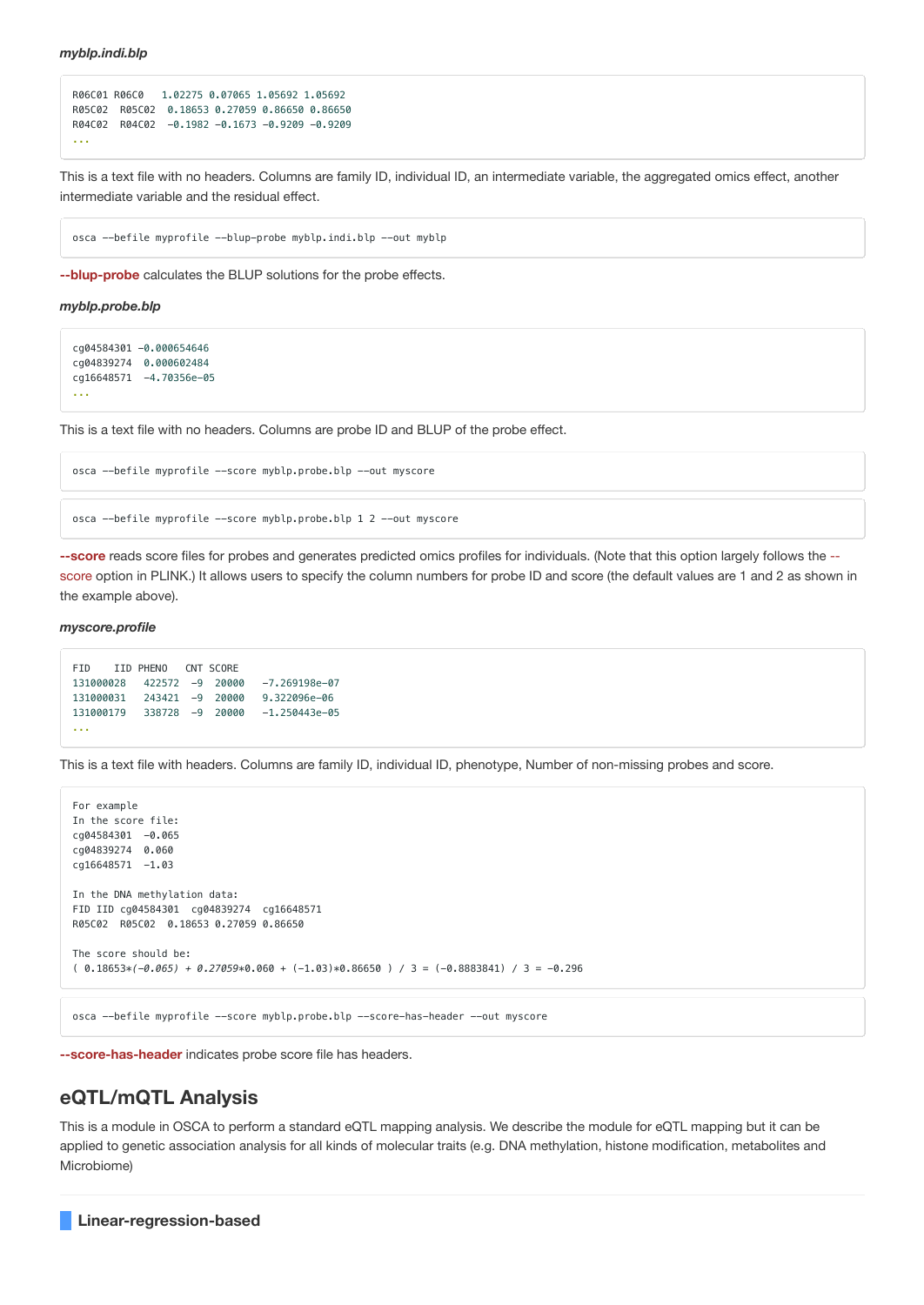osca --eqtl --bfile mydata --befile myprofile --out myeqtl

**--eqtl** enables the eQTL mapping analysis.

**--bfile** reads individual-level SNP genotype data (in PLINK binary format), i.e. .bed, .bim, and .fam files.

By default, the results will be saved in BESD format .

## **# Multi-threading computation**

osca --eqtl --bfile mydata --befile myprofile --task-num 100 --task-id 1 --thread-num 10 --out myeqtl

**--task-num** specifies the total number of tasks to partition the computation by probes.

**--task-id** specifies the task IDs form 1 to the total task number.

**--thread-num** specifies the number of threads for parallel computing. The default value is 1.

## **# Using other data management options**

osca --eqtl --bfile mydata --befile myprofile --extract-snp mysnp.list --maf 0.01 --task-num 100 --task-id 1 --thread-num 10 --out myeqtl

**--maf** filters SNPs based on the specified MAF threshold.

### **# Saving the result in SMR BESD [format](http://cnsgenomics.com/software/smr/#BESDformat).**

osca --eqtl --bfile mydata --befile myprofile --to-smr --task-num 100 --task-id 1 --thread-num 10 --out myeqtl

**--to-smr** saves the result in SMR compatible format.

#### **# Fitting covariates**

```
osca --eqtl --bfile mydata --befile myprofile --covar mycovar --qcovar myqcovar --task-num 100 --task-id 1 --thread-num 10 --out my
eqtl
```
#### **# runing cis-eQTL analysis**

osca --eqtl --bfile mydata --befile myprofile --cis --task-num 1000 --task-id 1 --thread-num 10 --out myeqtl

osca --eqtl --bfile mydata --befile myprofile --cis --cis-wind 2000 --task-num 100 --task-id 1 --thread-num 10 --out myeqtl

**--cis** runs a cis-eQTL analysis.

**--cis-wind** specifies a window (in Kb unit) to store all the SNPs within the window of the probe in either direction. The default value is 2000Kb.

### **Mixed-linear-model-based**

### **# runing cis-eQTL analysis**

osca --eqtl --bfile mydata --befile myprofile --mlm --cis --task-num 100 --task-id 1 --thread-num 10 --out myeqtl

**--mlm** runs a mixed-linear-model-based eQTL analysis on mixed linear model.

```
osca --eqtl --bfile mydata --befile myprofile --mlm --cis --grm mydata --task-num 100 --task-id 1 --thread-num 10 --out myeqtl
```
**--grm** reads the GRM generated by [GCTA](http://cnsgenomics.com/software/gcta) **--make-grm** option.

# **vQTL Analysis**

This is a module in OSCA to perform a variance quantitative trait locus (vQTL) mapping analysis and save the results in BESD format. We have provided 4 methods to run vQTL analysis, [namely Bartlett's test,](http://www.cookbook-r.com/Statistical_analysis/Homogeneity_of_variance/#fligner-killeen-test) [Levene's](https://en.wikipedia.org/wiki/Levene%27s_test) test with mean, [Levene's](https://en.wikipedia.org/wiki/Levene%27s_test) test with median, and Fligner-Killeen test. In the output file, apart from the vQTL statistic and p-value, we also provide the vQTL effect (i.e., the effect of a SNP on [differences in](http://www.nature.com/ng/journal/vaop/ncurrent/full/ng.3538.html) phenotype variance among genotype groups), computed from z-statistic using the method described in (Zhu et al. 2016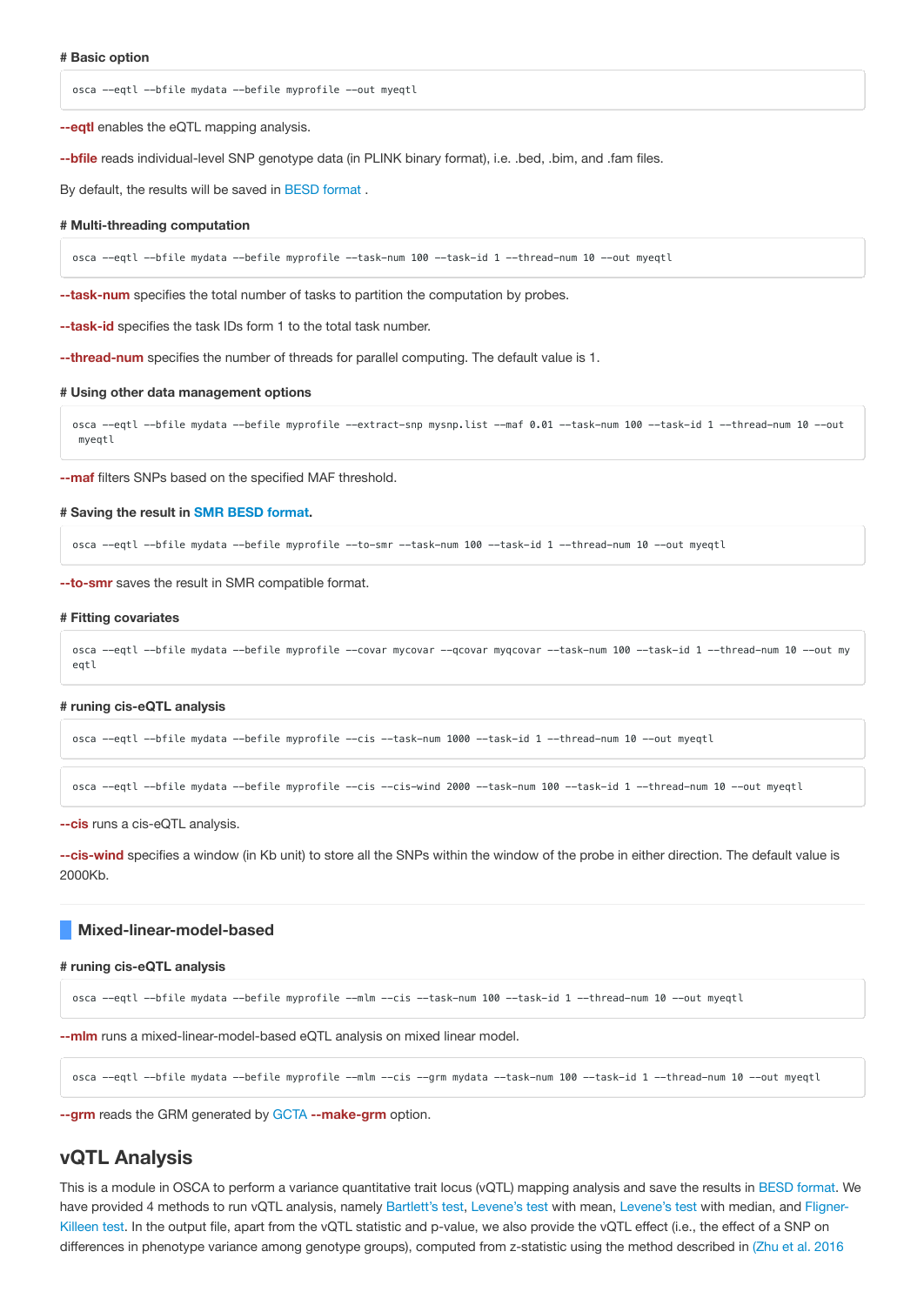Nature Genetics). Note that the vQTL z-statistic can be computed from p-value and the sign of the slope of regressing [phenotype](http://www.nature.com/ng/journal/vaop/ncurrent/full/ng.3538.html) variance against genotypes.

## **# Basic option**

osca --vqtl --bfile mydata --pheno mypheno --out myvqtl

**--vqtl** to turn a vQTL analysis.

**--bfile** to input SNP genotype data.

**--pheno** to input phenotype data (see OREML for the input format).

#### *myvqtl.vqtl*

| Chr | <b>SNP</b><br>bn | statistic | df<br>beta               | <b>NMTSS</b><br>P<br>se                             |      |
|-----|------------------|-----------|--------------------------|-----------------------------------------------------|------|
| 21  | rs144022851      | 14589985  | 2.98808<br>$\mathbf{1}$  | 0.142619<br>8.387947e-02<br>$-0.246533$             | 1319 |
| 21  | rs146286292      | 14592960  | 2.99122<br>$\mathbf{1}$  | 0.141241<br>8.371710e-02<br>$-0.244279$             | 1319 |
| 21  | rs2847443        | 14595264  | $\mathbf{1}$<br>2.40285  | 0.134949<br>$-0.209187$<br>1.211141e-01             | 1319 |
| 21  | rs192179023      | 14600255  | 0.00383907               | 0.0357931   0.577678   9.505945e-01<br>$\mathbf{1}$ | 1319 |
| 21  | rs9984084        | 14602180  | $\mathcal{P}$<br>5.21829 | $0.0696413$ $0.0389252$ $7.359741e-02$              | 1319 |
| .   |                  |           |                          |                                                     |      |

This is a text file with headers. Columns are chromosome, SNP, SNP BP, the statistic, degree of freedom, effect size, standard error, pvalue and number of non-missing individuals.

### **# Specifying the method to test variance heterogeneity**

osca --eqtl --bfile mydata --pheno mypheno --vqtl-mtd 1 --out myvqtl

**--vqtl-mtd** to specify the method to test variance heterogeneity. 0 for Bartlett's test, 1 for Levene's test with mean, 2 for Levene's test with median, 3 for Fligner-Killeen test. The default option is 0.

### *myvqtl.vqtl*

| Chr | <b>SNP</b><br>bn | F-statistic | df1        | df2          | beta | P<br>se          | <b>NMISS</b> |          |      |
|-----|------------------|-------------|------------|--------------|------|------------------|--------------|----------|------|
| 21  | rs144022851      | 14589985    | 2.03194    |              | 1317 | $-0.203255$      | 0.142671     | 0.154261 | 1319 |
| 21  | rs188453282      | 14591213    | 1.48959    | $\mathbf{1}$ | 1317 | 1.21945          | 0.999626     | 0.222499 | 1319 |
| 21  | rs146286292      | 14592960    | 1.84845    |              | 1317 | $-0.192008$      | 0.141303     | 0.174196 | 1319 |
| 21  | rs2847443        | 14595264    | 1.83381    |              | 1317 | $-0.182687$      | 0.134978     | 0.17591  | 1319 |
| 21  | rs192179023      | 14600255    | 0.00102531 |              | 1.   | 0.018494<br>1317 | 0.577679     | 0.974461 | 1319 |
| 21  | rs9984084        | 14602180    | 1,73809    |              | 1316 | 0.0526684        | 0.0389454    | 0.176259 | 1319 |
| .   |                  |             |            |              |      |                  |              |          |      |

This is a text file with headers. Columns are chromosome, SNP, SNP BP, F-statistic, K-1 degrees of freedom, N-K degrees of freedom, effect size, standard error, p-value and number of non-missing individuals.

#### **# Including data management options**

osca --vqtl --bfile mydata --pheno mypheno --extract-snp mysnp.list --maf 0.01 --out myvqtl

## **# Running vQTL analysis for molecular phenotypes**

osca --vqtl --bfile mydata --befile myprofile --out myvqtl

**--befile** to input molecular phenotypes (e.g. DNA methylation or gene expression measures in BOD format).

### **# Running vQTL analysis for molecular phenotypes in cis-regions**

osca --vqtl --bfile mydata --befile myprofile --cis-wind 2000 --out myvqtl

**--cis-wind** to define a window centred around the probe to select SNPs for the vQTL analysis. The default value is 2000Kb.

**Note** that vQTL results for molecular traits will be saved in BESD format which can be tansformed to text format using OSCA query.

### **# Multi-threading computation**

osca --vqtl --bfile mydata --befile myprofile --cis-wind 2000 --task-num 1000 --task-id 1 --thread-num 10 --out myvqtl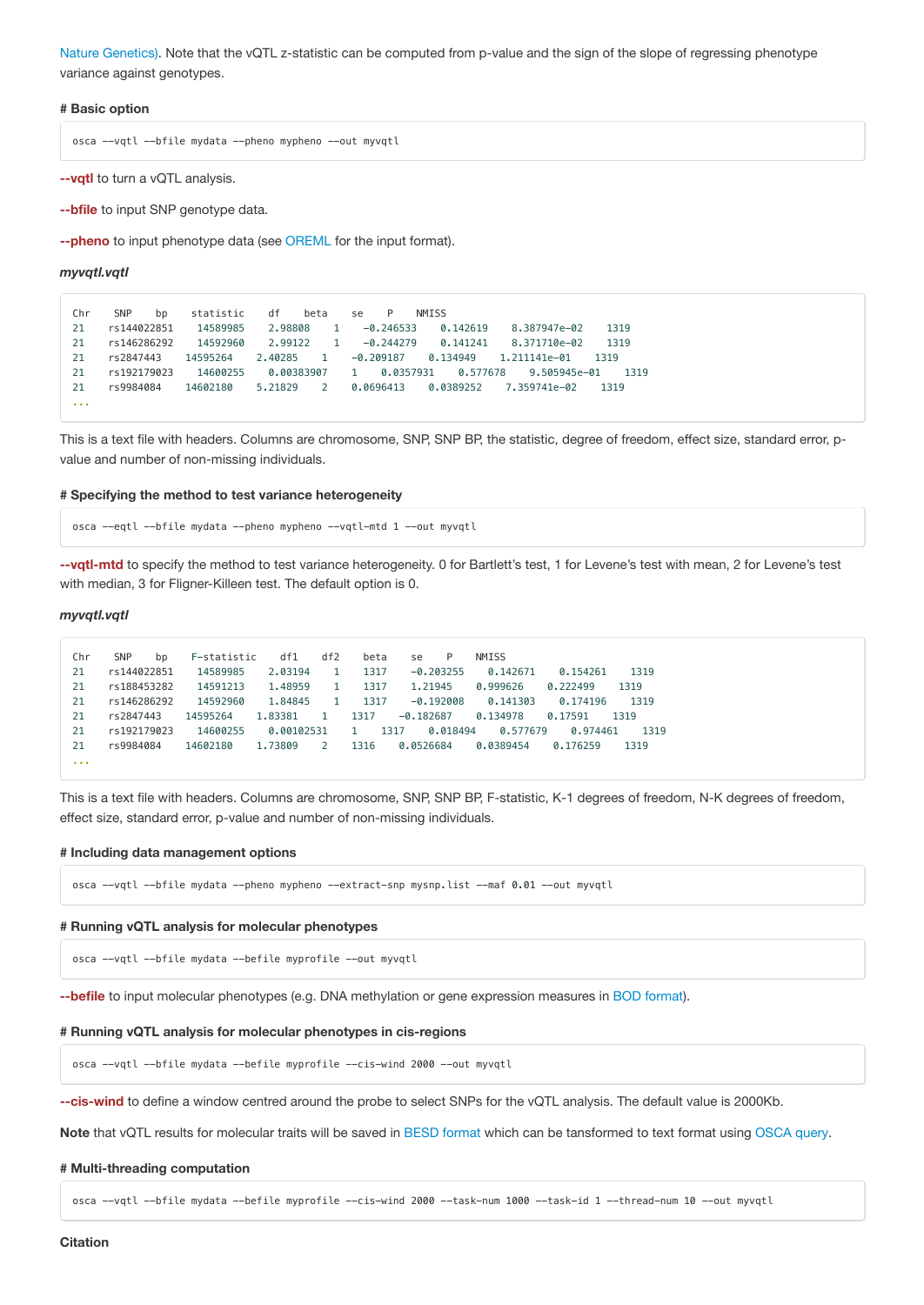Huanwei Wang, Futao Zhang, Jian Zeng, Yang Wu, Kathryn E. Kemper, Angli Xue, Min Zhang, Joseph E. Powell, Michael E. Goddard, Naomi R. Wray, Peter M. Visscher, Allan F. McRae, Jian Yang (2019) Genotype-by-environment interactions inferred from genetic effects on phenotypic variability in the UK Biobank. bioRxiv 519538; doi: [https://doi.org/10.1101/519538](https://www.biorxiv.org/content/early/2019/01/14/519538)

# **Meta-analysis**

## **Meta-analysis**

**# Meta for GWAS summary data without sample overlap**

```
osca --gwas-flist mygwas.flist --meta --out mymeta
```
**--meta** implements the conventional inverse-variance-weighted meta-analysis meta-analysis assuming all the cohorts are independent. Pleae refer to de Bakker PI et [al.2008](https://academic.oup.com/hmg/article/17/R2/R122/2527210) Hum Mol Genet for the details.

**--gwas-flist** reads a file to get file paths of the GWAS summary data.

*mygwas.flist*

Height.01.COJO Height.02.COJO Height.03.COJO ...

This file has no header.

The input format of the GWAS summary data follows that for GCTA-COJO analysis ( <http://cnsgenomics.com/software/gcta/#COJO>).

## *Height.01.COJO*

```
SNP A1 A2 freq b se p n
rs1001 A G 0.8493 0.0024 0.0055 0.6653 129850
rs1002 C G 0.03606 0.0034 0.0115 0.7659 129799
rs1003 A C 0.5128 0.045 0.038 0.2319 129830
......
```
Columns are SNP, the effect (coded) allele, the other allele, frequency of the effect allele, effect size, standard error, p-value and sample size. The headers are not keywords and will be omitted by the program. Important: "A1" needs to be the effect allele with "A2" being the other allele and "freq" needs to be the frequency of "A1". **NOTE: For a case-control study, the effect size should be log(odds ratio) with its corresponding standard error**.

#### **# Meta for eQTL summary data**

```
osca --besd-flist mybesd.flist --meta --out mymeta
```
**--besd-flist** reads a file to get the full paths of the BESD files.

## *mybesd.flist*

```
path1/my_besd1
path2/my_besd2
path3/my_besd3
...
```
This file has no header. The eQTL summary data should be in BESD formta.

# **MeCS**

## **# MeCS for eQTL summary data in correlated samples**

MeCS is a method that only requires summary-level cis-eQTL data to perform a meta-analysis of cis-eQTLs from multiple cohorts (or tissues) with sample overlaps. It estimates the proportion of sample overlap from null SNPs in the cis-regions and meta-analysed the eQTL effects using a generalized least squares approach. The method can be applied to data from genetic studies of molecular phenotypes (e.g. DNA methylation and histone modification).

**NOTE:** Only the information in the cis-region would be used.